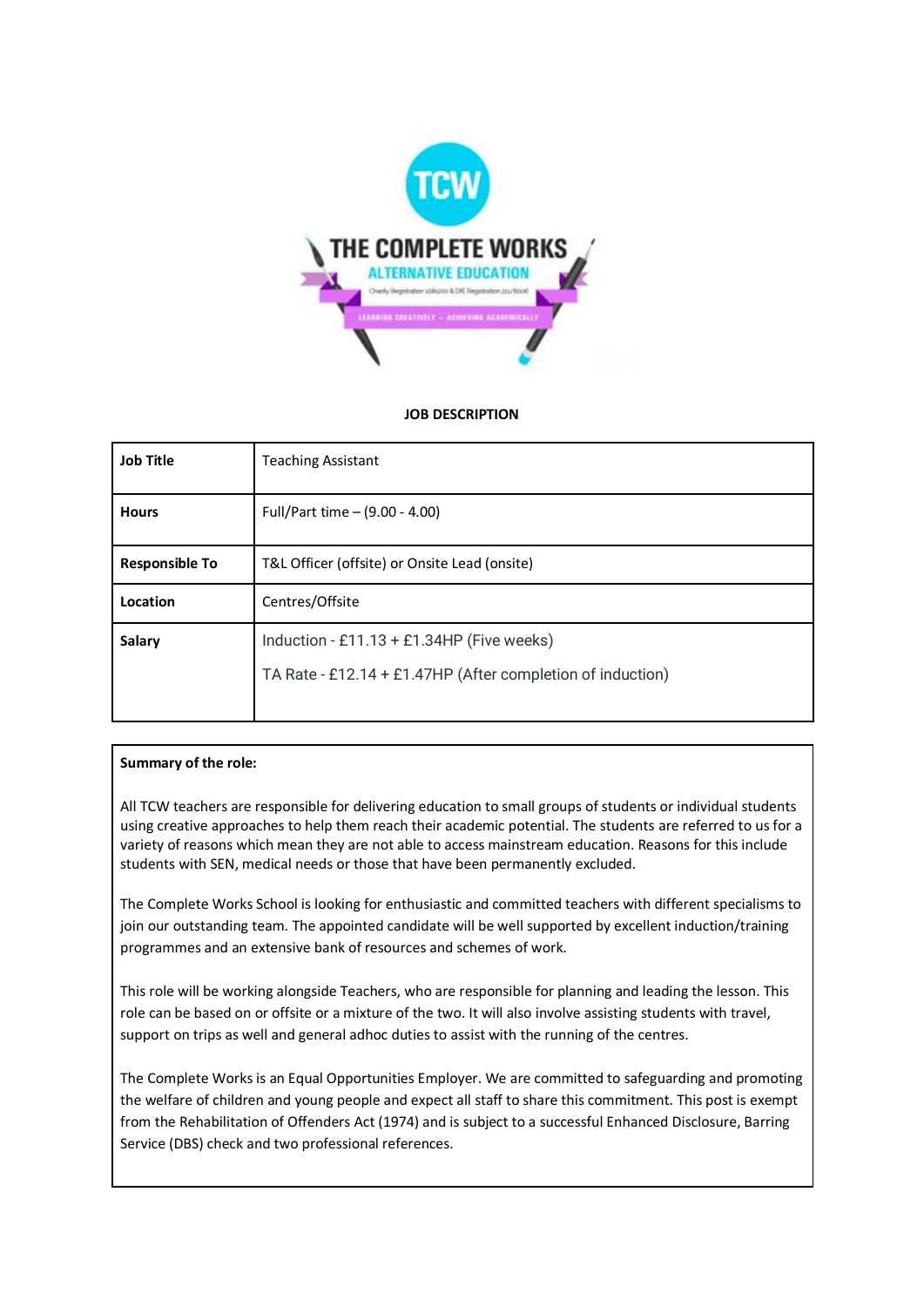## **TCW Teacher Responsibilities:**

- 1. Help and assist the teacher with individual students or small classes
- 2. Read the supplied background history of any assigned student taking particular note of their needs
- 3. Attend an initial meeting for new students where possible and attempt to engage with the student making them feel comfortable in your presence
- 4. Assist the teacher with individual risk assessments for the student reflecting their history and what you have learnt from them at the initial meeting. Visit any spaces where the education is due to take place and consider those environments within the risk assessment. Write further risk assessments for any trips or activities
- 5. Read, and where necessary discuss with the Curriculum & Pathways Officer and assigned teacher, the Individual Education Plan (IEP) and ensure you understand and follow the agreed curriculum for the student
- 6. Assist and prepare detailed, interesting and relevant lesson plans and schemes of work for the agreed curriculums. Tailor these to meet each student or class' needs. These need to be available if requested
- 7. Where required, assist students in accessing the site through travel
- 8. Contact parents/carers of non attending students
- 9. Report non attendance to Education Coordinators.
- 10. Help assist the teacher to teach specific programmes of study and where appropriate deliver qualifications (e.g. Entry level, Functional Skills, GCSE and Unit awards)
- 11. Assist the teacher to ensure assigned students are entered for the agreed qualifications and exams for the subjects you deliver in a timely manner with the exams officer
- 12. Ensure the administration and marking of evidence submitted for qualifications you help teach
- 13. Sign in and fully utilise the Lesson Tracker app as directed. This includes checking in, recording the students' attendance, checking out, scoring progress and engagement, writing a session report and submitting for every session and student you are timetabled for
- 14. Approve weekly timesheets at the end of each week as directed by the finance team.
- 15. Educate students in accordance with the school's ethos of learning through creativity
- 16. Help assistant the teacher mark, assess, track and document your students' progress in line with school policy
- 17. Assist in Improving students' skills in literacy and/or numeracy and build their confidence through creative and academic learning
- 18. Assist in developing and creating new interesting resources for delivering lessons
- 19. Keep in regular contact with the education team through e-mail, text and/or conversation regarding a student's education and welfare
- 20. Arrive in time to start sessions at the agreed time and location. Report any issue immediately to the education team and students/their families
- 21. Transfer between working offsite and onsite as required by the education team
- 22. Be prepared to cover other Teaching' Assistant sessions as required
- 23. Be well presented and polite during work time, especially when meeting students, parents, staff and professionals
- 24. Meet with professionals connected to your student(s) and attend educational reviews to discuss the progress and needs of students as required with an assigned teacher
- 25. Help assist to provide pastoral care of your students and providing day-to-day discipline sanctions and rewards
- 26. Be responsible for your own expenses, including completing expense forms in a timely manner
- 27. Report to the Designated Safeguarding Lead any safeguarding concerns that arise, record them on MyConcern and follow any tasks set in a timely manner
- 28. Communicate any other concerns regarding students to the education team through emails, phone calls or in-person in a timely manner
- 29. Keep an open dialogue each day with the teachers, learning support and/or TAs onsite, as to the progress of the students. Ensure these are in line with the relevant progress tracking sheets and that any deadlines are met.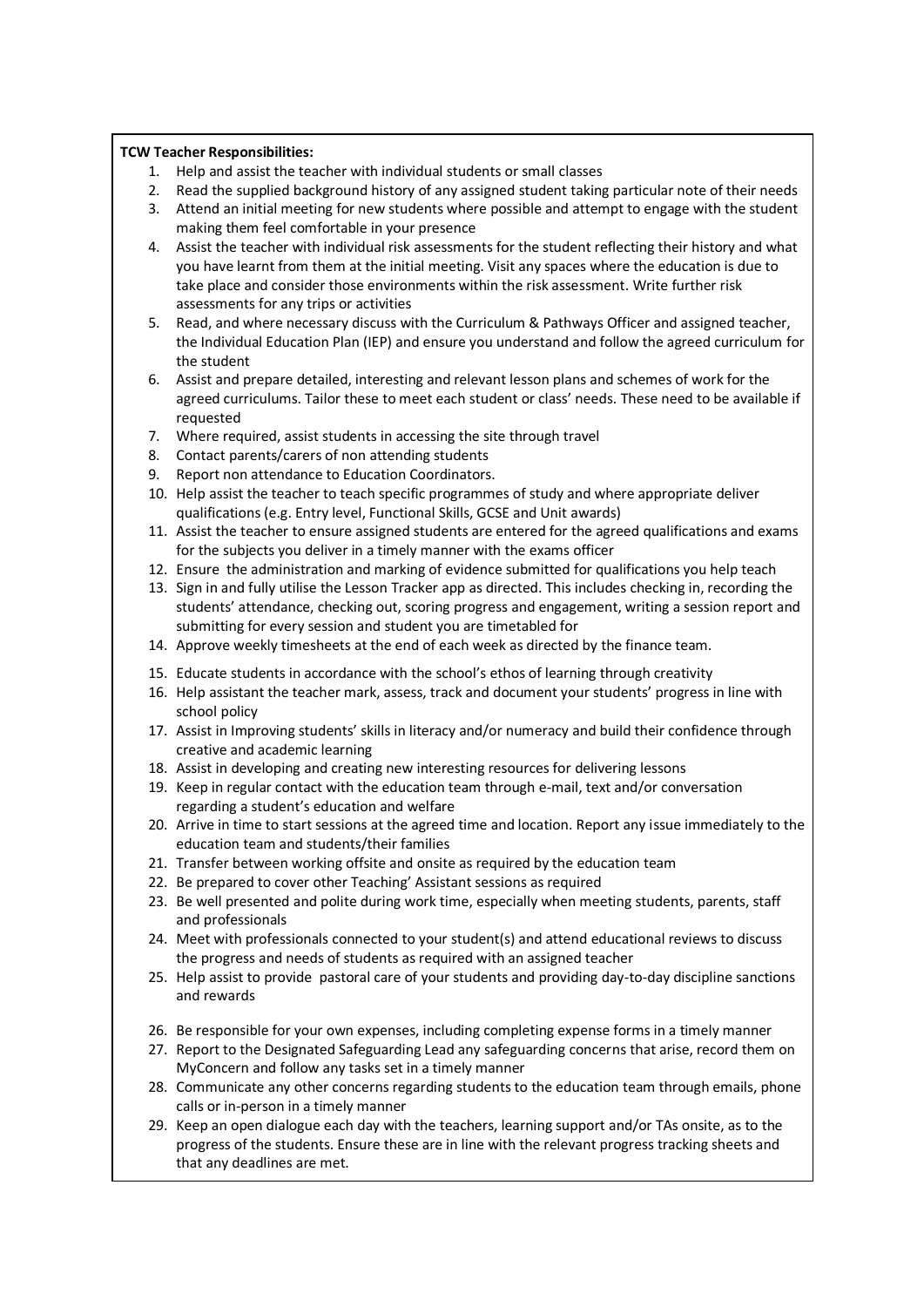- 30. Help conduct baseline and half-termly assessments, in line with the school policy, to help track the students' progress
- 31. Help write detailed half-termly/end of assignment reports and any other interim reports using good English and following all requested deadlines
- 32. Prepare for and be supportive of lesson observations
- 33. Liaise with the Teaching and Learning team if you require additional support
- 34. Work in line with the TCW Teacher Standards in Teaching and Learning, Professionalism and **Creativity**
- 35. Attend termly appraisal/observation feedback sessions, these are likely to take place after school
- 36. Lead, contribute or attend all weekly TCW training sessions/meetings as required including completing tasks and providing evidence of understanding to be put forward for certification of completion
- 37. Be prepared to transfer between working offsite and onsite as required by the Education team.
- 38. Model outstanding practice as Teaching Assistant for other staff in the school.
- 39. Adhere to the health and safety standards in the centres and report concerns to the Health and

Safety Officer and Onsite Leader where appropriate.

40. Help supervise and guide students through break and lunchtimes.

## **Person Specification**

Essential

- Qualifications: GCSE in Maths/English/Science at C or above. Degree or Equivalent
- Experience in a school setting.
- Share a vision to inspire, motivate and support students, staff and parent/carers.
- Accuracy and high levels of attention to detail.
- Ability to work alone and with initiative
- Excellent organisational and planning skills and ability to multi-task.
- Adaptable and flexible approach to work.
- Willing to embrace change and challenge processes to improve efficiency.
- Able to manage workloads and priorities and work under pressure.
- A team player who is able to develop effective relationships with the team and work in partnership with others.
- **Excellent written and verbal communications skills.**
- Good administration skills
- Good knowledge of Microsoft Office packages, Gmail, Google Drive, etc.
- Good numeracy and written English
- Personable, professional and courteous in manner
- An enthusiastic, positive and proactive attitude to work
- Able to manage stressful environments
- Able to be discreet and loyal
- Able to handle confidential material

#### Desirable

- A knowledge of SEN/behavioural students.
- A knowledge of safeguarding matters
- Experience of working in a creative environment
- Experience of working in a charity

The job description is not an exhaustive list and there may be times when the Chief Executive Officer or Headteacher will require certain tasks to be undertaken that may not be listed here. These will always fall within